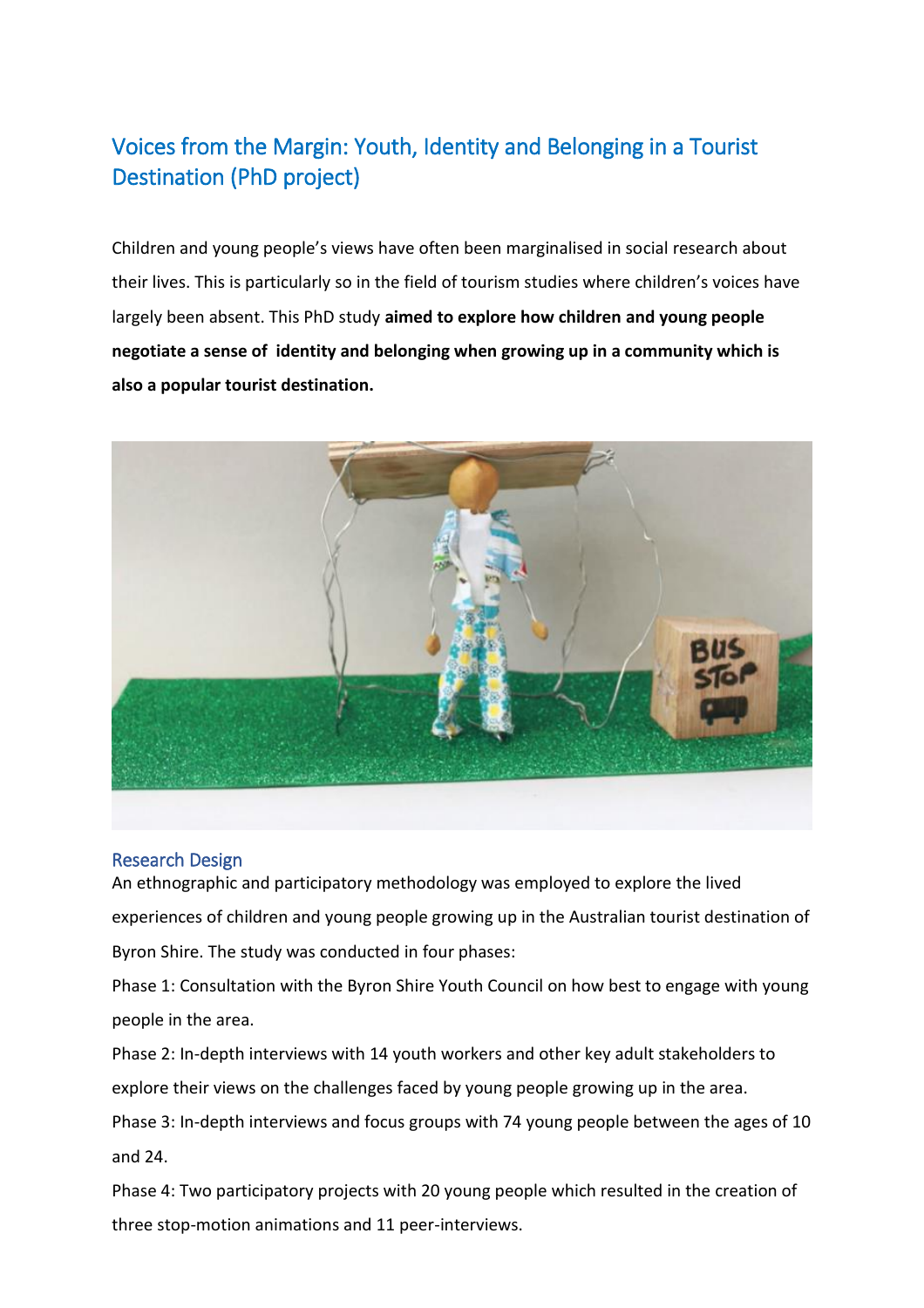## Research Team

*Investigator:* Dr Antonia Canosa (CCYP, SCU) *Supervisors:* Prof Anne Graham (CCYP, SCU), A/Prof Erica Wilson (SCU), Dr Meredith Wray (SCU)

## Outputs to Date

*Academic Publications* Canosa, A., Graham, A., & Wilson, E. (2018). Growing up in a Tourist Destination: Negotiating Space, Identity and Belonging. *Children's Geographies*, 16(2), 156-168. doi: <http://dx.doi.org/10.1080/14733285.2017.1334115>

Canosa, A., Graham, A., & Wilson, E. (2018). Reflexivity and Ethical Mindfulness in Participatory Research with Children: What Does it *Really* Look Like? *Childhood, 25*(3), 400- 415. doi:<http://dx.doi.org/10.1177/0907568218769342>

Canosa, A., Graham, A., & Wilson, E. (2018). Child-Centred Approaches in Tourism and Hospitality Research: Methodological Opportunities and Ethical Challenges. In R. Nunkoo (Ed.), *Handbook of Research Methods in Tourism and Hospitality Management*. Chapter 42. Cheltnam, UK: Edward Elgar Publishing. ISBN: 9781785366277. Link[:https://www.elgaronline.com/view/edcoll/9781785366277/9781785366277.00051.xml](https://www.elgaronline.com/view/edcoll/9781785366277/9781785366277.00051.xml)

Canosa, A. (2018). 'Mummy When are we Getting to the Fields?': Doing Fieldwork with Three Children. In Porter, B & Schänzel, H. (Eds), *Femininities in the Field: Tourism and Transdisciplinary Research*. Bristol, UK: Channel View Publications.

Canosa, A., Wilson, E., & Graham, A. (2017). Empowering Young People Through Participatory Film: A Postmethodological Approach. *Current Issues in Tourism*, 20(8), 894- 907. doi:<http://dx.doi.org/10.1080/13683500.2016.1179270>

Canosa, A., & Graham, A. (2016). Ethical Tourism Research Involving Children. *Annals of Tourism Research*, 61, 219-221. doi:<http://dx.doi.org/10.1016/j.annals.2016.07.006>

Canosa, A., Moyle, B., & Wray, M. (2016). Can Anybody Hear Me? A Critical Analysis of Young Residents' Voices in Tourism Studies. *Tourism Analysis: An Interdisciplinary Journal*, 21(2), 325-337. Link: [https://www.cognizantcommunication.com/journal-titles/tourism](https://www.cognizantcommunication.com/journal-titles/tourism-analysis)[analysis](https://www.cognizantcommunication.com/journal-titles/tourism-analysis)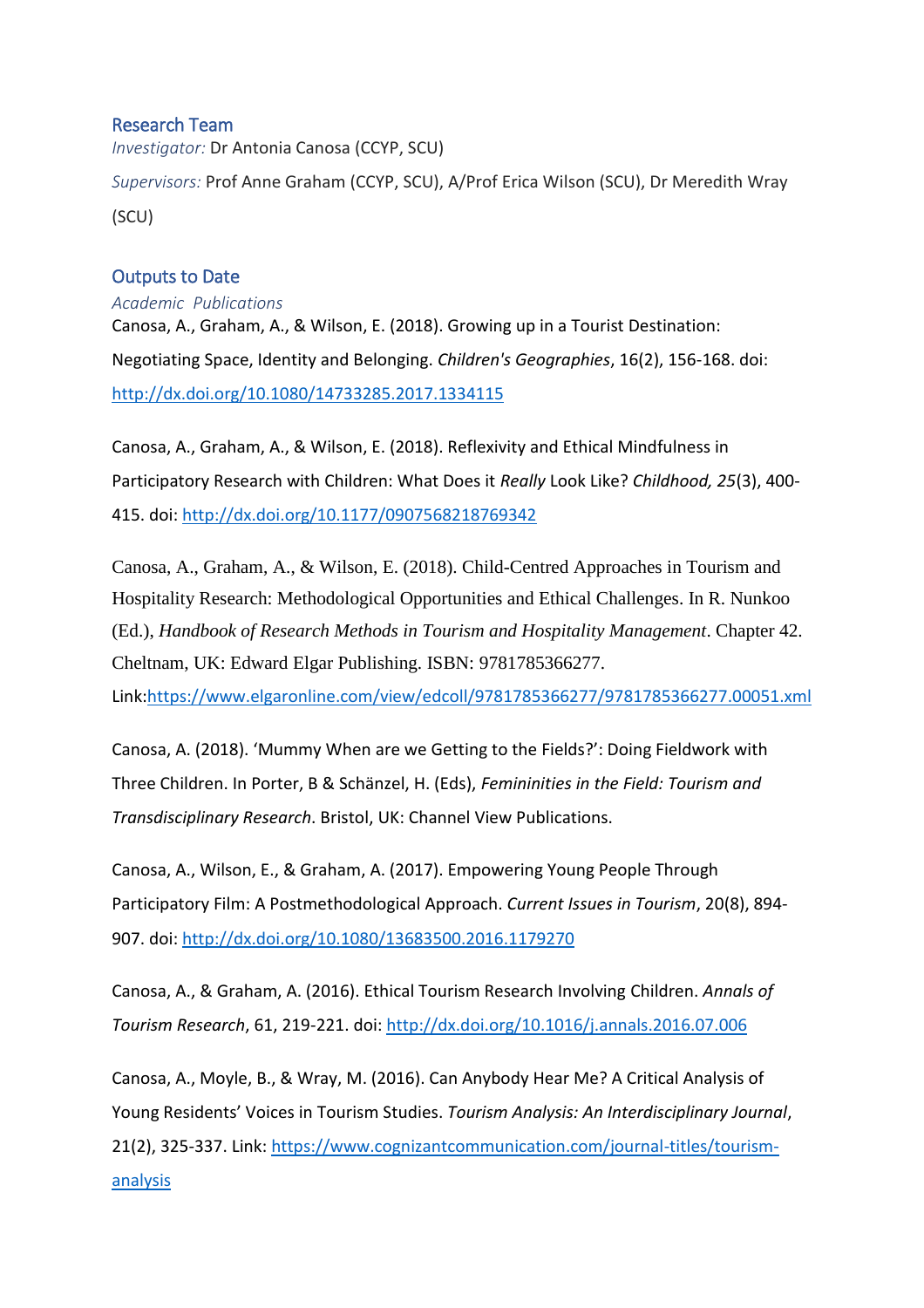### *Full Thesis*

Canosa, A. (2016). *Voices from the Margin: Youth, Identity and Belonging in a Tourist Destination*. (Doctoral Dissertation), Southern Cross University, Lismore, Australia. <http://epubs.scu.edu.au/theses/542/>

#### *Other Articles / Reports*

Canosa, A. (2017). Your party, our home: The challenges of growing up in a tourist destination. *The Conversation*, December 28, 2017. Link: [https://theconversation.com/your](https://theconversation.com/your-party-our-home-the-challenges-of-growing-up-in-a-tourist-destination-88315)[party-our-home-the-challenges-of-growing-up-in-a-tourist-destination-88315](https://theconversation.com/your-party-our-home-the-challenges-of-growing-up-in-a-tourist-destination-88315)

#### *Conferences*

Canosa, A. & Graham, A. (2016). Identity, agency and the politics of survival among young 'doofers'. *Paper presented at The Australian Sociological Association (TASA) Conference*, 28 November -1 December, Melbourne, Australia.

Canosa, A. & Graham, A. (2015). Growing up in tourist destinations: the implications of excluding young people's voices in policy development. *Paper presented at the Australian Social Policy Research Conference*, 28-30 September, Sydney, Australia.

Canosa, A., Wilson, E., & Graham, A. (2015). Participatory film: Capturing the lived experiences of young people growing up in a tourist destination. *Paper presented at the 2nd Tourism Postdisciplinarity Conference: Freedom.Art.Power*, 22-24 June, Copenhagen, Denmark.

Canosa, A., Graham, A., Wilson, E. & Wray, M. (2015). How children and young people negotiate a sense of identity and belonging in a tourist destination: A critical perspective. *Proceedings from the Critical Tourism studies Conference*, 26-30 June, Opatija, Croatia.

Canosa, A. (2015). Untold Stories: Participatory approaches in tourism research. In E. Wilson & M. Mitsel (Eds.), *CAUTHE Conference - Rising Tides and Sea Changes: Adaptation and Innovation in Tourism and Hospitality* (pp. 420-422). Gold Coast: School of Business and Tourism, Southern Cross University.

Canosa, A. (2014). Silent voices: A critical analysis of tourism social impact studies. In P. M. Chien (Ed.), *CAUTHE Conference - Tourism and Hospitality in the Contemporary World:*